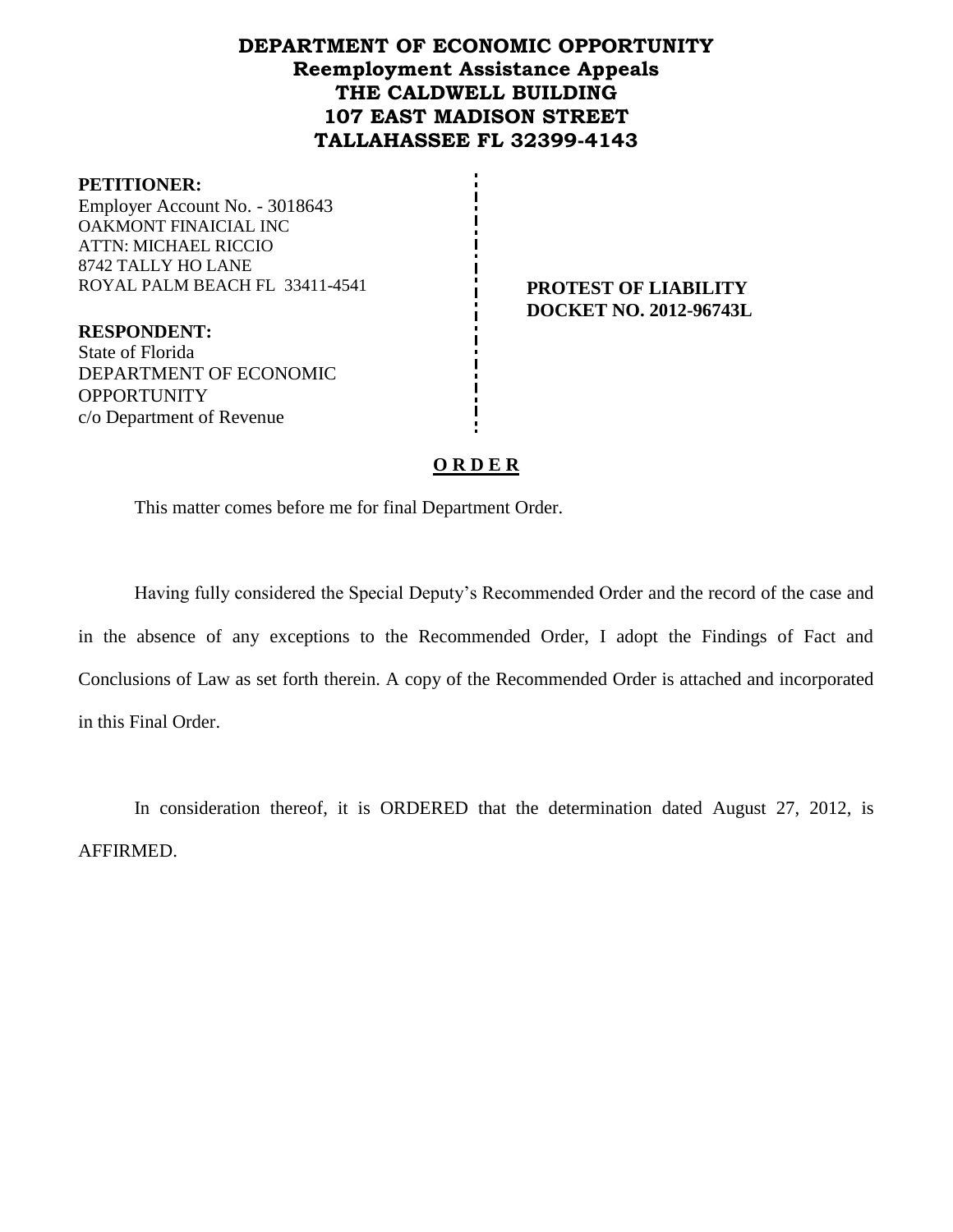#### **JUDICIAL REVIEW**

Any request for judicial review must be initiated within 30 days of the date the Order was filed. Judicial review is commenced by filing one copy of a *Notice of Appeal* with the DEPARTMENT OF ECONOMIC OPPORTUNITY at the address shown at the top of this Order and a second copy, with filing fees prescribed by law, with the appropriate District Court of Appeal. It is the responsibility of the party appealing to the Court to prepare a transcript of the record. If no court reporter was at the hearing, the transcript must be prepared from a copy of the Special Deputy's hearing recording, which may be requested from the Office of Appeals.

Cualquier solicitud para revisión judicial debe ser iniciada dentro de los 30 días a partir de la fecha en que la Orden fue registrada. La revisión judicial se comienza al registrar una copia de un *Aviso de Apelación* con la Agencia para la Innovación de la Fuerza Laboral [*DEPARTMENT OF ECONOMIC OPPORTUNITY]* en la dirección que aparece en la parte superior de este *Orden* y una segunda copia, con los honorarios de registro prescritos por la ley, con el Tribunal Distrital de Apelaciones pertinente. Es la responsabilidad de la parte apelando al tribunal la de preparar una transcripción del registro. Si en la audiencia no se encontraba ningún estenógrafo registrado en los tribunales, la transcripción debe ser preparada de una copia de la grabación de la audiencia del Delegado Especial [*Special Deputy*], la cual puede ser solicitada de la Oficina de Apelaciones.

Nenpòt demann pou yon revizyon jiridik fèt pou l kòmanse lan yon peryòd 30 jou apati de dat ke Lòd la te depoze a. Revizyon jiridik la kòmanse avèk depo yon kopi yon *Avi Dapèl* ki voye bay DEPARTMENT OF ECONOMIC OPPORTUNITY lan nan adrès ki parèt pi wo a, lan tèt *Lòd* sa a e yon dezyèm kopi, avèk frè depo ki preskri pa lalwa, bay Kou Dapèl Distrik apwopriye a. Se responsabilite pati k ap prezante apèl la bay Tribinal la pou l prepare yon kopi dosye a. Si pa te gen yon stenograf lan seyans lan, kopi a fèt pou l prepare apati de kopi anrejistreman seyans lan ke Adjwen Spesyal la te fè a, e ke w ka mande Biwo Dapèl la voye pou ou.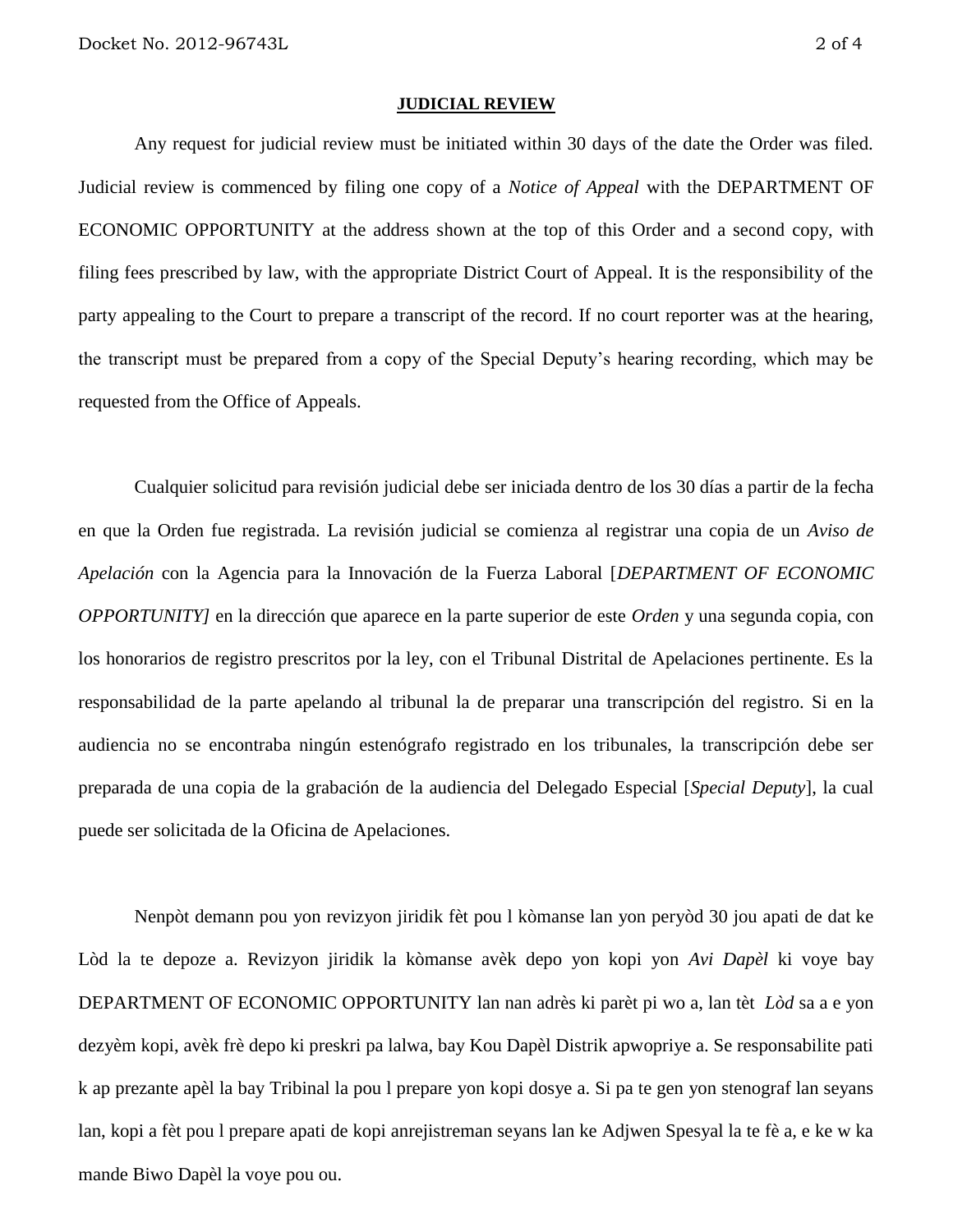DONE and ORDERED at Tallahassee, Florida, this \_\_\_\_\_\_\_ day of **February, 2013**.



Altemese Smith, Bureau Chief, Reemployment Assistance Services DEPARTMENT OF ECONOMIC OPPORTUNITY

FILED ON THIS DATE PURSUANT TO § 120.52, FLORIDA STATUTES, WITH THE DESIGNATED DEPARTMENT CLERK, RECEIPT OF WHICH IS HEREBY ACKNOWLEDGED.

 $\overline{\phantom{a}}$  ,  $\overline{\phantom{a}}$  ,  $\overline{\phantom{a}}$  ,  $\overline{\phantom{a}}$  ,  $\overline{\phantom{a}}$  ,  $\overline{\phantom{a}}$  ,  $\overline{\phantom{a}}$  ,  $\overline{\phantom{a}}$ DEPUTY CLERK DATE

### **CERTIFICATE OF SERVICE**

**I HEREBY CERTIFY that true and correct copies of the foregoing Final Order have been furnished to the persons listed below in the manner described, on the \_\_\_\_\_\_\_ day of February, 2013**.

Shoner D. Bans

SHANEDRA Y. BARNES, Special Deputy Clerk DEPARTMENT OF ECONOMIC OPPORTUNITY Reemployment Assistance Appeals 107 EAST MADISON STREET TALLAHASSEE FL 32399-4143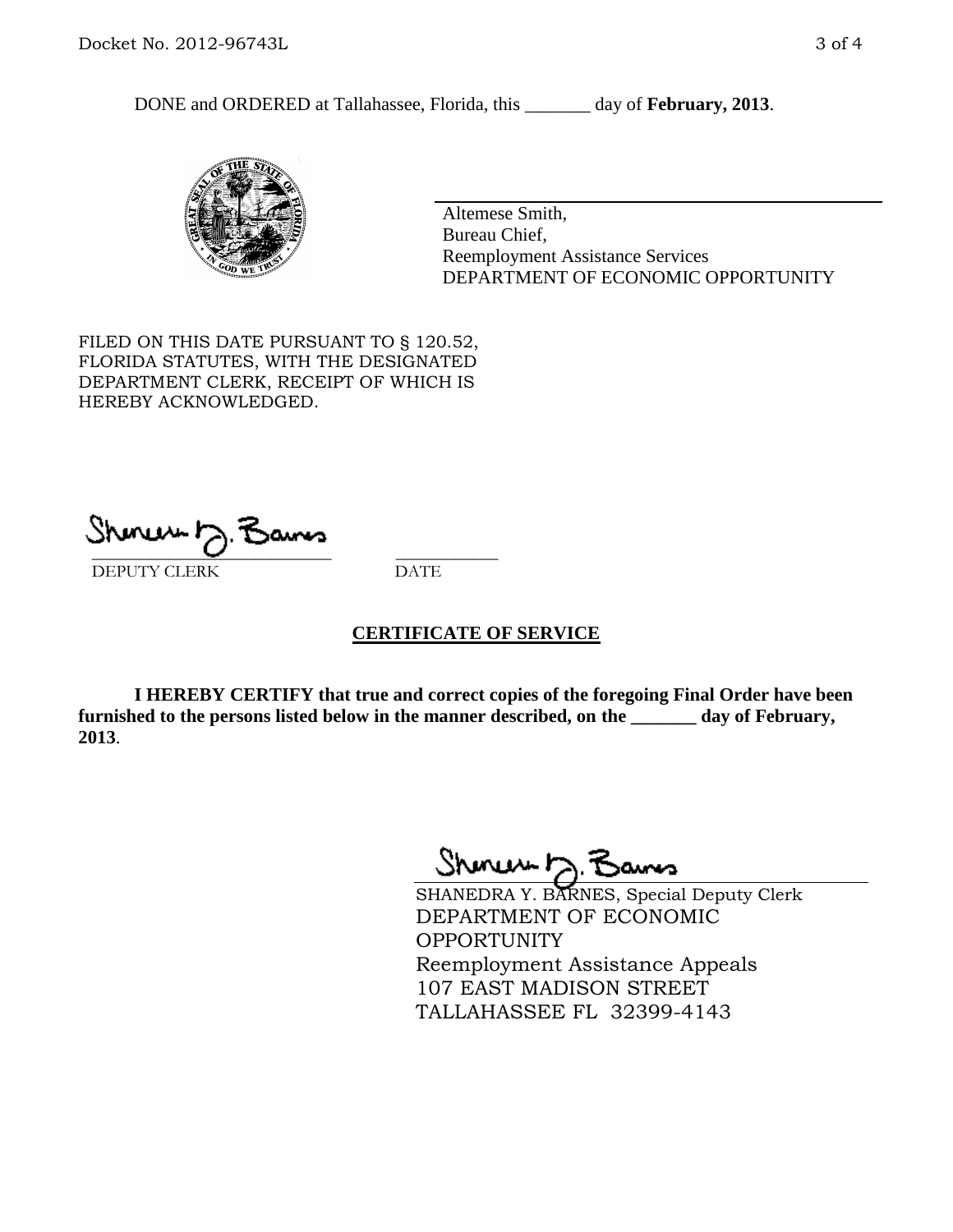By U.S. Mail:

 OAKMONT FINAICIAL INC ATTN: MICHAEL RICCIO 8742 TALLY HO LANE ROYAL PALM BEACH FL 33411-4541

#### ANGELO CAIRO 3450 S OCEAN BLVD APT 520 PALM BEACH FL 33480 DEPARTMENT OF REVENUE

ATTN: PATRICIA ELKINS - CCOC #1-4866 5050 WEST TENNESSEE STREET TALLAHASSEE FL 32399

RUSSELL LAW 12341 NW 26TH STREET CORAL SPRINGS FL 33065

DEPARTMENT OF REVENUE ATTN: MYRA TAYLOR PO BOX 6417 TALLAHASSEE FL 32314-6417

State of Florida DEPARTMENT OF ECONOMIC OPPORTUNITY c/o Department of Revenue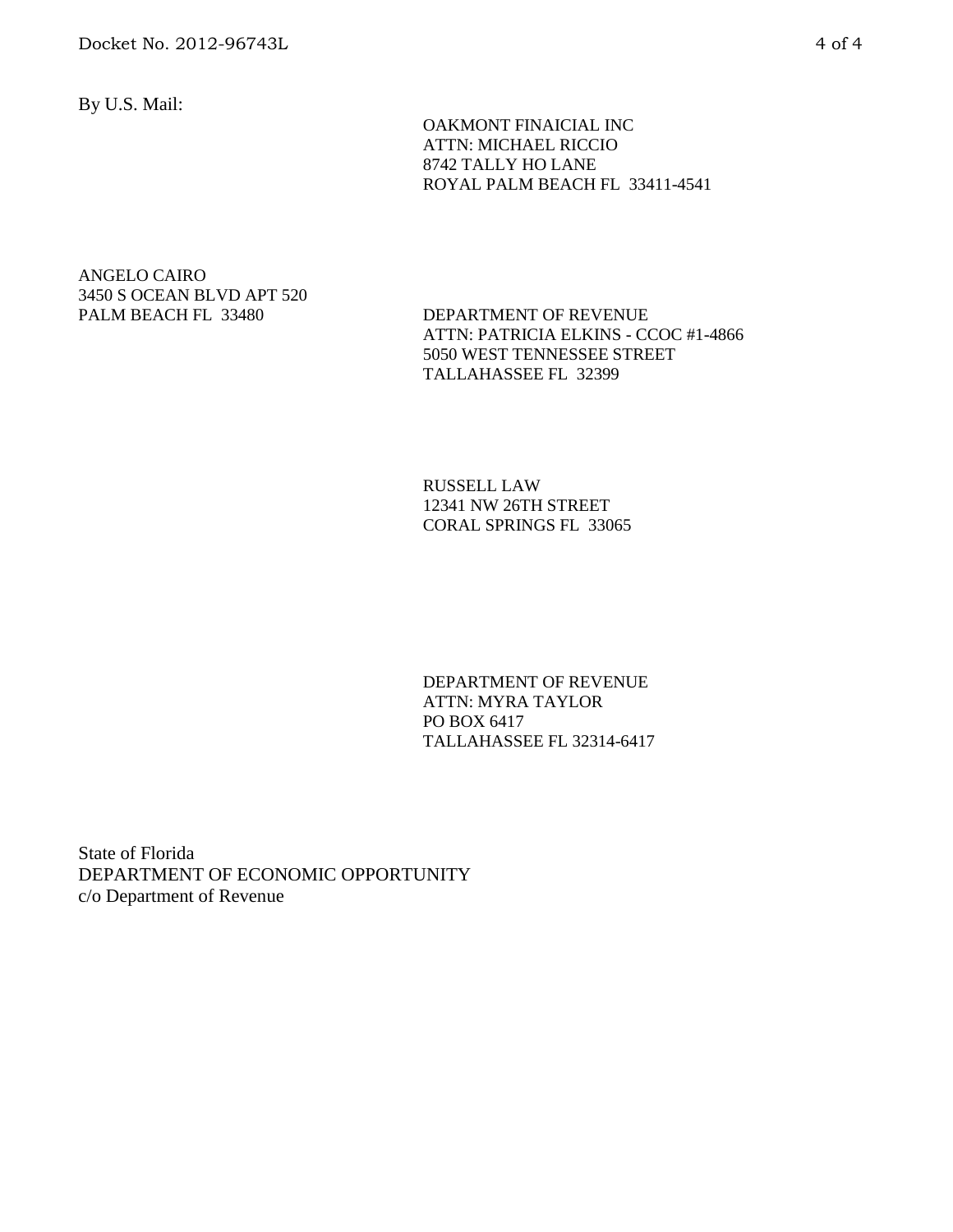## **DEPARTMENT OF ECONOMIC OPPORTUNITY Reemployment Assistance Appeals**

MSC 347 CALDWELL BUILDING 107 EAST MADISON STREET TALLAHASSEE FL 32399-4143

#### **PETITIONER:**

Employer Account No. - 3018643 OAKMONT FINANCIAL INC ATTN: MICHAEL RICCIO 8742 TALLY HO LANE ROYAL PALM BEACH FL 33411-4541

> **PROTEST OF LIABILITY DOCKET NO. 2012-96743L**

**RESPONDENT:** State of Florida DEPARTMENT OF ECONOMIC **OPPORTUNITY** c/o Department of Revenue

# **RECOMMENDED ORDER OF SPECIAL DEPUTY**

TO: Assistant Director, Executive Director, Reemployment Assistance Services DEPARTMENT OF ECONOMIC OPPORTUNITY

This matter comes before the undersigned Special Deputy pursuant to the Petitioner's protest of the Respondent's determination dated August 27, 2012.

After due notice to the parties, a telephone hearing was held on January 10, 2013. The Petitioner, represented by a consultant, appeared and testified. The Respondent, represented by a Department of Revenue Tax Specialist II, appeared and testified. The Joined Party appeared and testified.

The record of the case, including the recording of the hearing and any exhibits submitted in evidence, is herewith transmitted. Proposed Findings of Fact and Conclusions of Law were not received.

### **Issue:**

Whether services performed for the Petitioner by the Joined Party constitute insured employment, and if so, the effective date of liability, pursuant to Section 443.036(19), 443.036(21); 443.1216, Florida Statutes.

### **Findings of Fact:**

- 1. The Petitioner, Oakmont Financial Inc, is a corporation which was formed in October 2010 to operate a business involved in purchasing and selling precious metals to the general public.
- 2. On or about March 1, 2011, the Petitioner engaged the Joined Party to work as a commissioned telephone solicitor to buy and sell precious metals to the general public. The Petitioner obtained a commercial telephone salesperson license for the Joined Party dated September 19, 2011.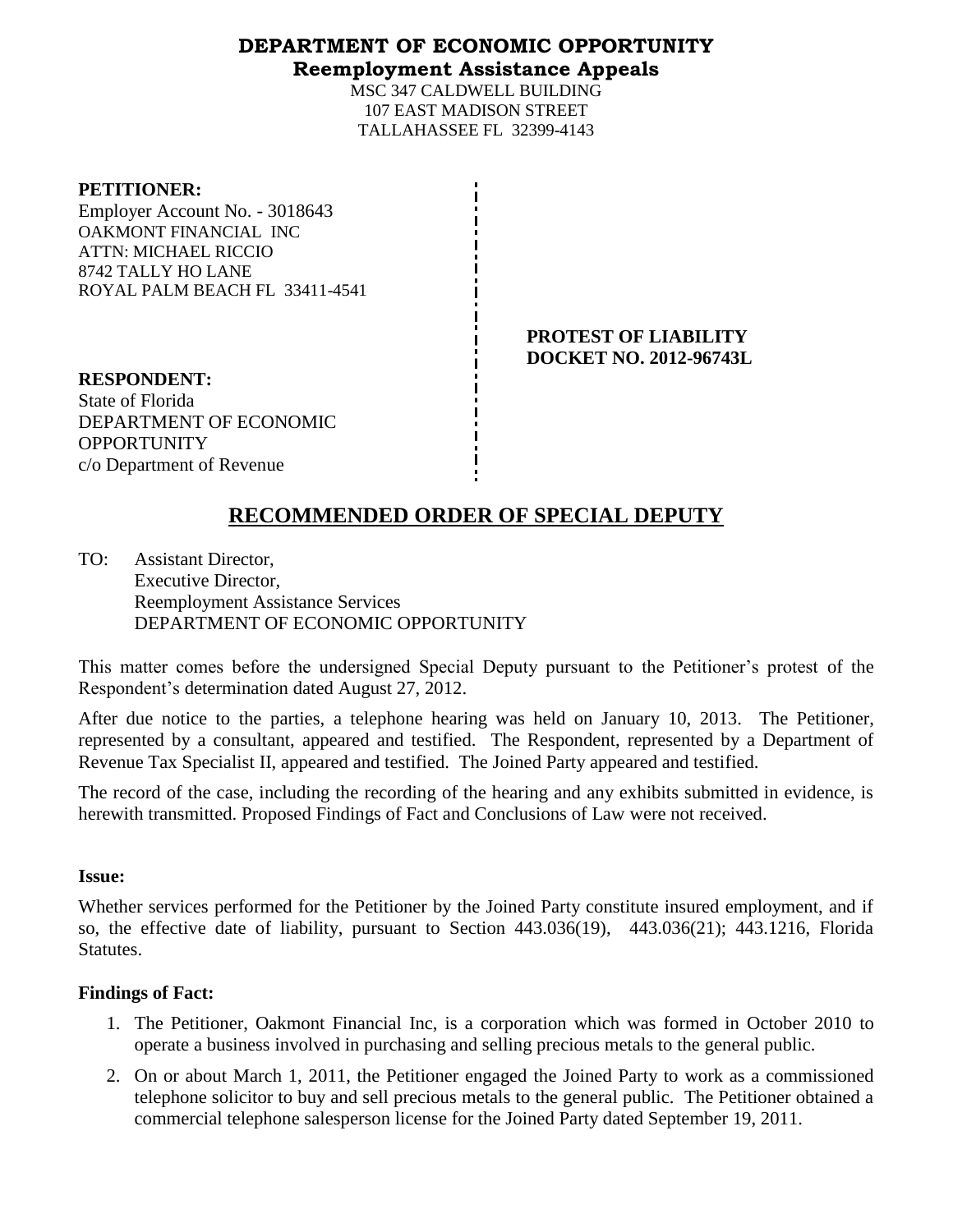- 3. The Petitioner provided the place of work and all equipment, tools, and supplies that were needed to perform the work. The Petitioner provided the Joined Party with a company email address and with business cards bearing the Petitioner's name and logo, the Petitioner's address and telephone number, the Joined Party's name, and the Joined Party's title of Senior Account Executive. The Joined Party did not have any investment in the business, did not have a business license or occupational license, did not have business liability insurance, did not advertise, and did not have any expenses in connection with the work.
- 4. The Joined Party was prohibited from performing services for a competitor. The Joined Party was required to personally perform the work. He was not allowed to subcontract the work or hire and pay others to perform the work for him.
- 5. The Joined Party worked under the direct supervision of the manager. The Petitioner set the Joined Party's work schedule in coordination with the manager's schedule. The Joined Party was not allowed to work unless the manager was present. The Joined Party's work schedule was Monday through Friday from 8:30 AM until 3 PM. The Joined Party was allowed to take a one hour lunch break from 12 PM until 1 PM. On three specified days each week the Joined Party was also required to work from 7 PM until 10 PM. Occasionally, the Petitioner required the Joined Party to work on Saturday.
- 6. The Petitioner trained the Joined Party how to buy and sell precious metals. The Petitioner provided the Joined Party with a script which the Joined Party was required to adhere to. The Joined Party was required to attend sales meetings every morning. In the sales meetings the Petitioner taught the Joined Party how to do everything in connection with the work including what to say to prospects and how to buy and sell precious metals. On a few occasions the Joined Party was late to the sales meeting or failed to attend the sales meeting and he was warned. In approximately February 2012 the Joined Party was warned that if he missed another mandatory sales meeting he would be discharged.
- 7. The Petitioner provided the Joined Party with a list of leads. The Joined Party was required to contact each of the individuals on the list and to report the results of each contact. The Joined Party was required to report the progress of the work to the manager.
- 8. The Petitioner paid the Joined Party on a weekly basis based on the commissions earned by the Joined Party. The Joined Party did not submit a bill or invoice to the Petitioner. The Petitioner determined the commission rate and the amount of commission earned by the Joined Party on each sale. No payroll taxes were withheld from the pay and the Petitioner did not provide any fringe benefits such as health insurance, paid vacations, or paid holidays. At the end of 2011 the Petitioner reported the Joined Party's earnings to the Internal Revenue Service on Form 1099- MISC as nonemployee compensation.
- 9. Either party had the right to terminate the relationship at any time without incurring liability for breach of contract. On or about March 31, 2012, the Joined Party reported for work as scheduled and was informed that the office was closing and that the Joined Party should remove his personal belongings from the office.
- 10. The Joined Party filed an initial claim for unemployment compensation benefits, now known as reemployment assistance benefits, effective July 8, 2012. When the Joined Party did not receive credit for his earnings with the Petitioner a *Request for Reconsideration of Monetary Determination* was filed and an investigation was assigned to the Department of Revenue to determine if the Joined Party performed services for the Petitioner as an employee or as an independent contractor. On August 27, 2012, the Department of Revenue issued a determination holding that the Joined Party was an employee of the Petitioner retroactive to March 1, 2011. The Petitioner filed a protest by letter dated September 6, 2012.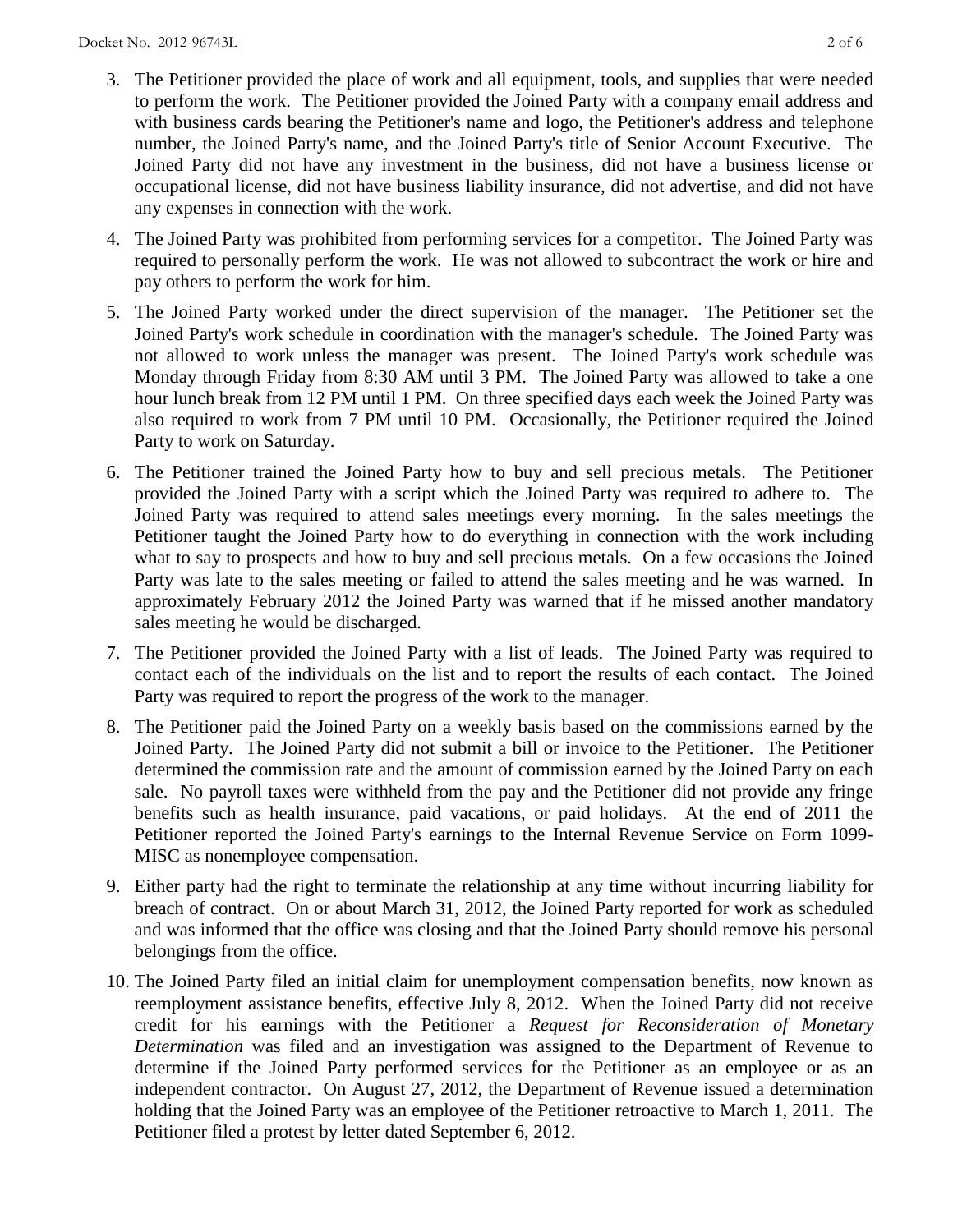## **Conclusions of Law:**

- 11. The issue in this case, whether services performed for the Petitioner by the Joined Party constitute employment subject to the Florida Reemployment Assistance Program Law, is governed by Chapter 443, Florida Statutes. Section 443.1216(1)(a)2., Florida Statutes, provides that employment subject to the chapter includes service performed by individuals under the usual common law rules applicable in determining an employer-employee relationship.
- 12. The Supreme Court of the United States held that the term "usual common law rules" is to be used in a generic sense to mean the "standards developed by the courts through the years of adjudication." United States v. W.M. Webb, Inc., 397 U.S. 179 (1970).
- 13. The Supreme Court of Florida adopted and approved the tests in 1 Restatement of Law, Agency 2d Section 220 (1958), for use to determine if an employment relationship exists. See Cantor v. Cochran, 184 So.2d 173 (Fla. 1966); Miami Herald Publishing Co. v. Kendall, 88 So.2d 276 (Fla. 1956); Magarian v. Southern Fruit Distributors, 1 So.2d 858 (Fla. 1941); see also Kane Furniture Corp. v. R. Miranda, 506 So.2d 1061 (Fla. 2d DCA 1987). In Brayshaw v. Agency for Workforce Innovation, et al; 58 So.3d 301 (Fla. 1st DCA 2011) the court stated that the statute does not refer to other rules or factors for determining the employment relationship and, therefore, the Department is limited to applying only Florida common law in determining the nature of an employment relationship.
- 14. Restatement of Law is a publication, prepared under the auspices of the American Law Institute, which explains the meaning of the law with regard to various court rulings. The Restatement sets forth a nonexclusive list of factors that are to be considered when judging whether a relationship is an employment relationship or an independent contractor relationship.
- 15. 1 Restatement of Law, Agency 2d Section 220 (1958) provides:
	- (1) A servant is a person employed to perform services for another and who, in the performance of the services, is subject to the other's control or right of control.
	- (2) The following matters of fact, among others, are to be considered:
		- (a) the extent of control which, by the agreement, the business may exercise over the details of the work;
		- (b) whether or not the one employed is engaged in a distinct occupation or business;
		- (c) the kind of occupation, with reference to whether, in the locality, the work is usually done under the direction of the employer or by a specialist without supervision;
		- (d) the skill required in the particular occupation;
		- (e) whether the employer or the worker supplies the instrumentalities, tools, and the place of work for the person doing the work;
		- (f) the length of time for which the person is employed;
		- (g) the method of payment, whether by the time or by the job;
		- (h) whether or not the work is a part of the regular business of the employer;
		- (i) whether or not the parties believe they are creating the relation of master and servant;
		- (j) whether the principal is or is not in business.
- 16. Comments in the Restatement explain that the word "servant" does not exclusively connote manual labor, and the word "employee" has largely replaced "servant" in statutes dealing with various aspects of the working relationship between two parties.
- 17. In Department of Health and Rehabilitative Services v. Department of Labor & Employment Security, 472 So.2d 1284 (Fla. 1<sup>st</sup> DCA 1985) the court confirmed that the factors listed in the Restatement are the proper factors to be considered in determining whether an employer-employee relationship exists. However, in citing La Grande v. B&L Services, Inc., 432 So.2d 1364, 1366 (Fla. 1st DCA 1983), the court acknowledged that the question of whether a person is properly classified an employee or an independent contractor often can not be answered by reference to "hard and fast" rules, but rather must be addressed on a case-by-case basis.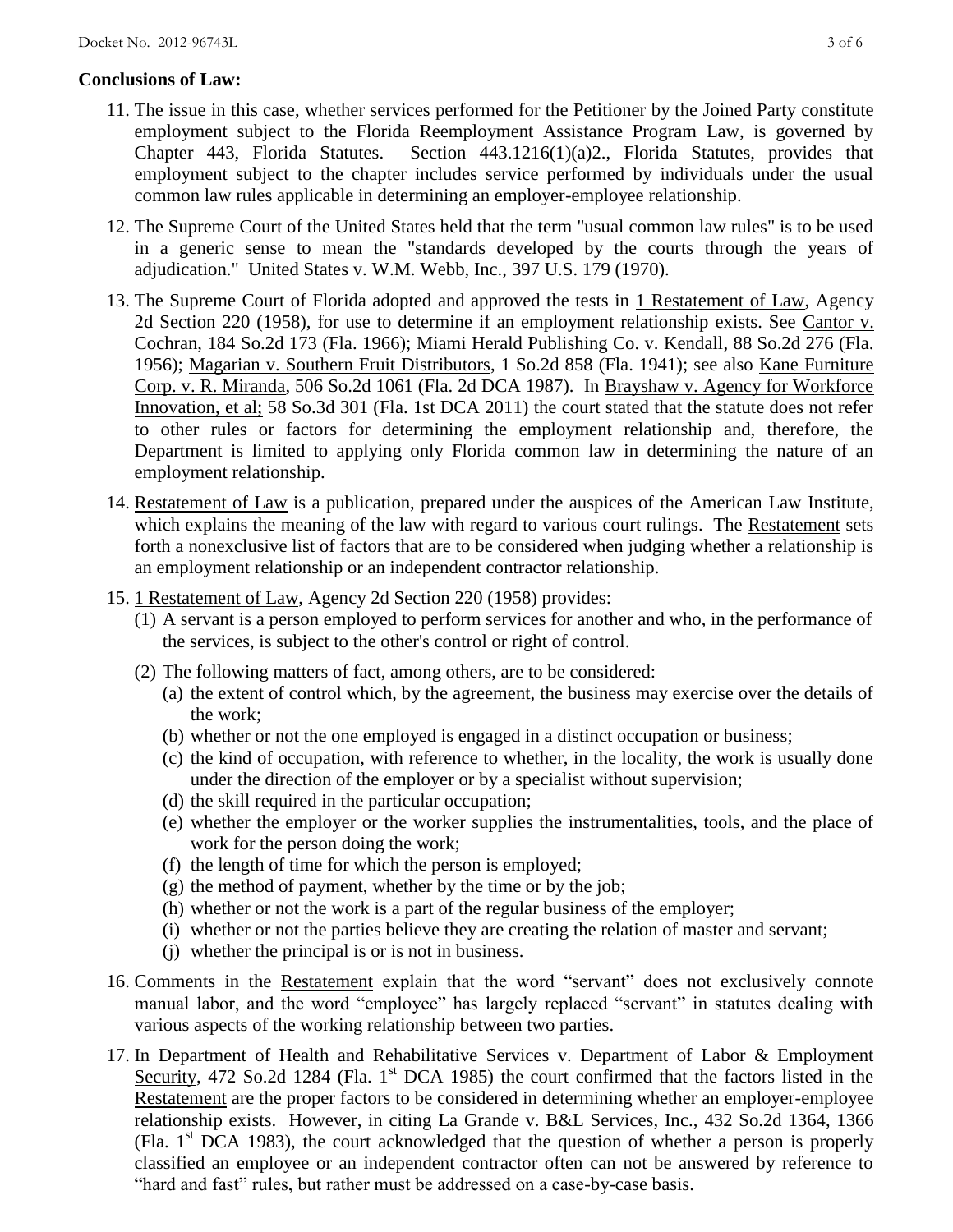- 18. The Florida Supreme Court held that in determining the status of a working relationship, the agreement between the parties should be examined if there is one. The agreement should be honored, unless other provisions of the agreement, or the actual practice of the parties, demonstrate that the agreement is not a valid indicator of the status of the working relationship. Keith v. News & Sun Sentinel Co., 667 So.2d 167 (Fla. 1995). In Justice v. Belford Trucking Company, Inc., 272 So.2d 131 (Fla. 1972), a case involving an independent contractor agreement which specified that the worker was not to be considered the employee of the employing unit at any time, under any circumstances, or for any purpose, the Florida Supreme Court commented "while the obvious purpose to be accomplished by this document was to evince an independent contractor status, such status depends not on the statements of the parties but upon all the circumstances of their dealings with each other."
- 19. The Petitioner's business was the buying and selling of precious metals to the general public. The work performed by the Joined Party was buying and selling precious metals on behalf of the Petitioner. The work performed by the Joined Party was not separate and distinct from the Petitioner's business but was a necessary and integral part of the Petitioner's business.
- 20. The Petitioner provided the place of work and all equipment, tools, and supplies that were needed to perform the work. The Joined Party did not provide any equipment, tools or supplies and he did not have any expenses in connection with the work. The Joined Party did not have any investment in a business, did not advertise his services to others, did not have business liability insurance, and did not have a business license. The Petitioner prohibited the Joined Party from buying and selling precious metals for others. All of these facts reveal that the Joined Party was dependent upon the Petitioner rather than independent from the Petitioner.
- 21. The Petitioner determined the Joined Party's days and hours of work, even to the point of prescribing when the Joined Party could take a meal break and how much time he could take. The Petitioner controlled when the Joined Party worked.
- 22. The Petitioner provided the Joined Party with a list of leads which the Joined Party was required to contact. The Joined Party was required to report on the progress of each lead. The Joined Party was not allowed to hire others to perform the work for him. These facts reveal that the Petitioner controlled what work was performed and who performed the work.
- 23. The Petitioner trained the Joined Party how to perform the work. The Petitioner provided the Joined Party with a script and required the Joined Party to adhere to the script. These facts reveal that the Petitioner controlled how the work was performed. The evidence does not show that any special knowledge or skill was needed to perform the work. The greater the skill or special knowledge required to perform the work, the more likely the relationship will be found to be one of independent contractor. Florida Gulf Coast Symphony v. Florida Department of Labor & Employment Sec., 386 So.2d 259 (Fla. 2d DCA 1980)
- 24. The Joined Party was paid by commission, however, the Petitioner determined the rate of commission. The Joined Party was paid by production rather than by time worked. Section 443.1217(1), Florida Statutes, provides that the wages subject to the Reemployment Assistance Program Law include all remuneration for employment including commissions, (emphasis supplied) bonuses, back pay awards, and the cash value of all remuneration in any medium other than cash. The fact that the Petitioner chose not to withhold payroll taxes from the pay, standing alone, does not establish an independent contractor relationship.
- 25. The Joined Party performed services for the Petitioner for a period in excess of one year. Either party had the right to terminate the relationship at any time without incurring liability for breach of contract. These facts reveal the existence of an at-will relationship of relative permanence. In Cantor v. Cochran, 184 So.2d 173 (Fla. 1966), the court in quoting 1 Larson, Workmens' Compensation Law, Section 44.35 stated: "The power to fire is the power to control. The absolute right to terminate the relationship without liability is not consistent with the concept of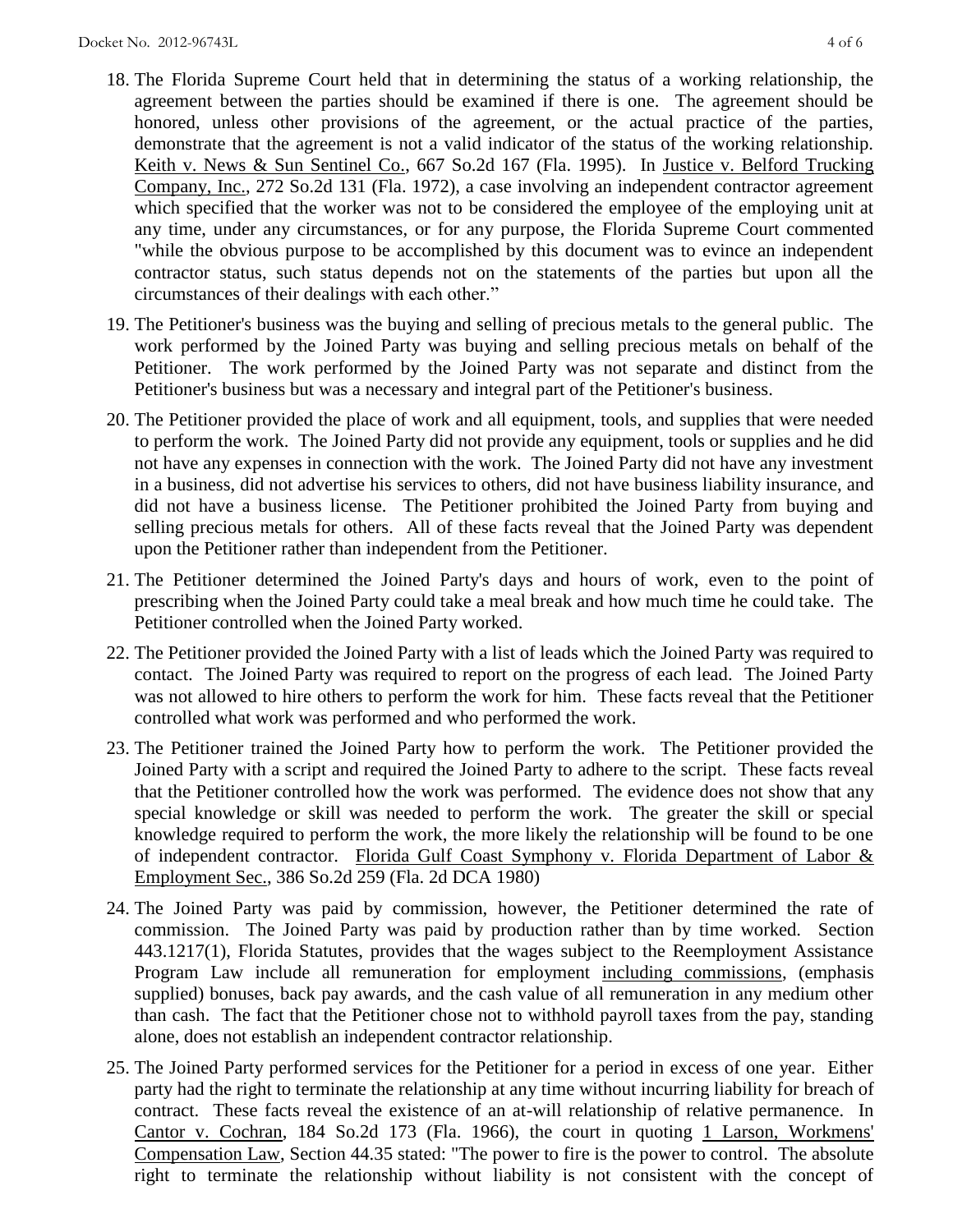independent contractor, under which the contractor should have the legal right to complete the project contracted for and to treat any attempt to prevent completion as a breach of contract."

- 26. The Petitioner controlled what work was performed, who performed the work, when the work was performed, where the work was performed, and how the work was performed. The Petitioner controlled the financial aspects of the relationship. Whether a worker is an employee or an independent contractor is determined by measuring the control exercised by the employer over the worker. If the control exercised extends to the manner in which a task is to be performed, then the worker is an employee rather than an independent contractor. In Cawthon v. Phillips Petroleum Co., 124 So 2d 517 (Fla. 2d DCA 1960) the court explained: Where the employee is merely subject to the control or direction of the employer as to the result to be procured, he is an independent contractor; if the employee is subject to the control of the employer as to the means to be used, then he is not an independent contractor.
- 27. It is concluded that the services performed for the Petitioner by the Joined Party constitute insured employment.

**Recommendation:** It is recommended that the determination dated August 27, 2012, be AFFIRMED.

Respectfully submitted on January 11, 2013.



R. O. SMITH, Special Deputy Office of Appeals

A party aggrieved by the *Recommended Order* may file written exceptions to the Director at the address shown above within fifteen days of the mailing date of the *Recommended Order*. Any opposing party may file counter exceptions within ten days of the mailing of the original exceptions. A brief in opposition to counter exceptions may be filed within ten days of the mailing of the counter exceptions. Any party initiating such correspondence must send a copy of the correspondence to each party of record and indicate that copies were sent.

Una parte que se vea perjudicada por la *Orden Recomendada* puede registrar excepciones por escrito al Director Designado en la dirección que aparece arriba dentro de quince días a partir de la fecha del envío por correo de la *Orden Recomendada*. Cualquier contraparte puede registrar contra-excepciones dentro de los diez días a partir de la fecha de envió por correo de las excepciones originales. Un sumario en oposición a contra-excepciones puede ser registrado dentro de los diez días a partir de la fecha de envío por correo de las contra-excepciones. Cualquier parte que dé inicio a tal correspondencia debe enviarle una copia de tal correspondencia a cada parte contenida en el registro y señalar que copias fueron remitidas.

Yon pati ke *Lòd Rekòmande* a afekte ka prezante de eksklizyon alekri bay Direktè Adjwen an lan adrès ki parèt anlè a lan yon peryòd kenz jou apati de dat ke *Lòd Rekòmande* a te poste a. Nenpòt pati ki fè opozisyon ka prezante objeksyon a eksklizyon yo lan yon peryòd dis jou apati de lè ke objeksyon a eksklizyon orijinal yo te poste. Yon dosye ki prezante ann opozisyon a objeksyon a eksklizyon yo, ka prezante lan yon peryòd dis jou apati de dat ke objeksyon a eksklizyon yo te poste. Nenpòt pati ki angaje yon korespondans konsa dwe voye yon kopi kourye a bay chak pati ki enplike lan dosye a e endike ke yo te voye kopi yo.